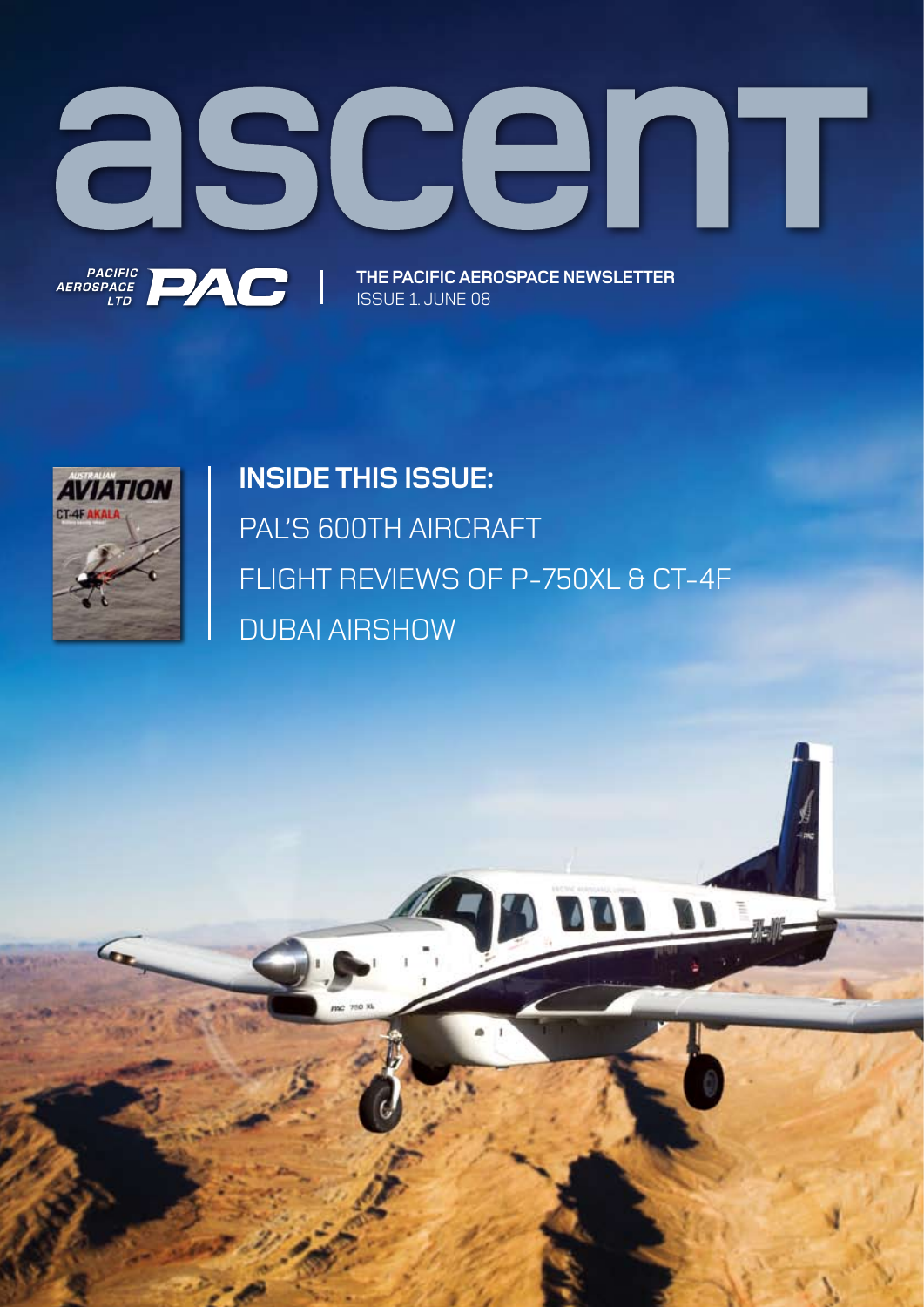# **MARKET UPDATE**



#### UN World Food Programme

Late in 2007, two P-750XL's were set to work on the UN World Food Programme for relief operations in Africa, one in Chad and the other in Sudan. Our agents in Africa, Naturelink Aviation, are receiving excellent feedback on the aircraft and expect many more deliveries to the UNWFP.

The P-750XL is now also the only single engine aircraft, including helicopters, to be approved by all major oil companies in Africa to carry out support operations for them.

"Naturelink is extremely impressed with the ease with which the P-750XL has integrated into our North African operations. The unparalleled short field performance of the aircraft as well as ease of maintenance has quickly made it a favourite amongst the pilots.."

CHRIS BRIERS, CEO Naturelink.



### CT-4F Akala & CT-4E

Last year was a significant year for the CT-4 Air Trainer aircraft with the CT-4F "Akala" development in conjunction with Raytheon Australia and also the production of a new CT-4E. The CT-4F is a truly next generation ab inito trainer aircraft combining great performance with a fully integrated military avionics system centred around three multifunctional screens. This aircraft made its debut at the Australian Air Show and since that time has been to various locations around Australia where it has received great reviews. It has also had considerable media coverage, making the front cover of Australian Aviation Magazine, (Jun, 07 issue), and the UK's Pilot Magazine (Nov, 07 issue).

Back at PAL, we have had a dedicated team completing a new build CT-4E; working on enhancing the manufacturing drawings to further improve our production practices making the CT4 easier to build and service. CT241 will fly in June.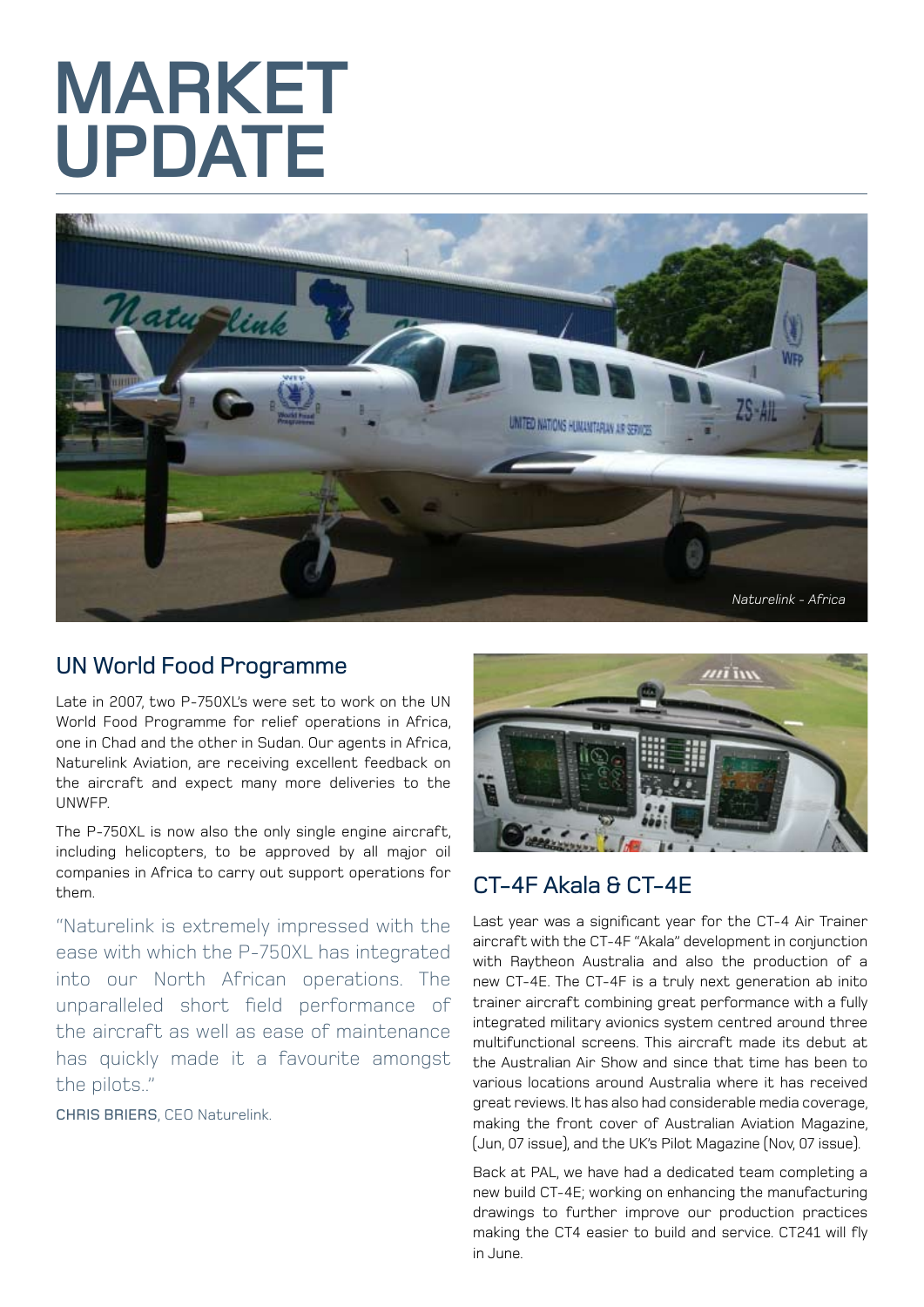



*"Indonesia is the worlds largest archipelago with 210m people spread across 2 million sq.km and with air transport being a critical mode of travel, it is a prime market for the P-750XL"*

#### Indonesian Type Certificate Approval

In August, we had the pleasure of hosting a delegation from the Indonesian Directorate General of Civil Aviation to achieve Type Certificate validation for the P-750XL. We achieved certification with flying colours and look forward to having P-750XL's operating in Indonesia in the near future. With the aircraft's excellent performance in neighbouring Papua New Guinea, we expect that it will find an eager market in Indonesia. We also achieved type certification in PNG and San Marino in 2007.

#### P-750XL Used Aircraft Sales

Because of its excellent performance, second hand P-750XL's are being snapped up by operators who can't afford to wait 2 years for a new aircraft. This buoyant second hand market is proving the P-750XL has excellent resale value, something which investors and owners of new aircraft regard as important when selecting the P-750XL over other types. Because of the strong demand we have sold both of our demonstrator aircraft to overseas clients. We plan to build a new demonstrator this year which will be out on tour early in 2009.



#### Donations to Papua New Guinea

In response to the flooding which occurred in Papua New Guinea in late 2007, PAL staff donated good used clothing to the relief organisations in PNG. Many thanks to OilMin Aviation who flew the full load of clothing in XL136 on its ferry flight from New Zealand to Papua New Guinea.

#### New DVD Footage

To complement our footage of the P-750XL in action for skydiving and agricultural topdressing, we have filmed the aircraft on the job in Africa and Papua New Guinea. This shows the aircraft at work carrying impressive loads off tough, short and unforgiving air strips.

This footage can be seen on our website at www.aerospace.co.nz

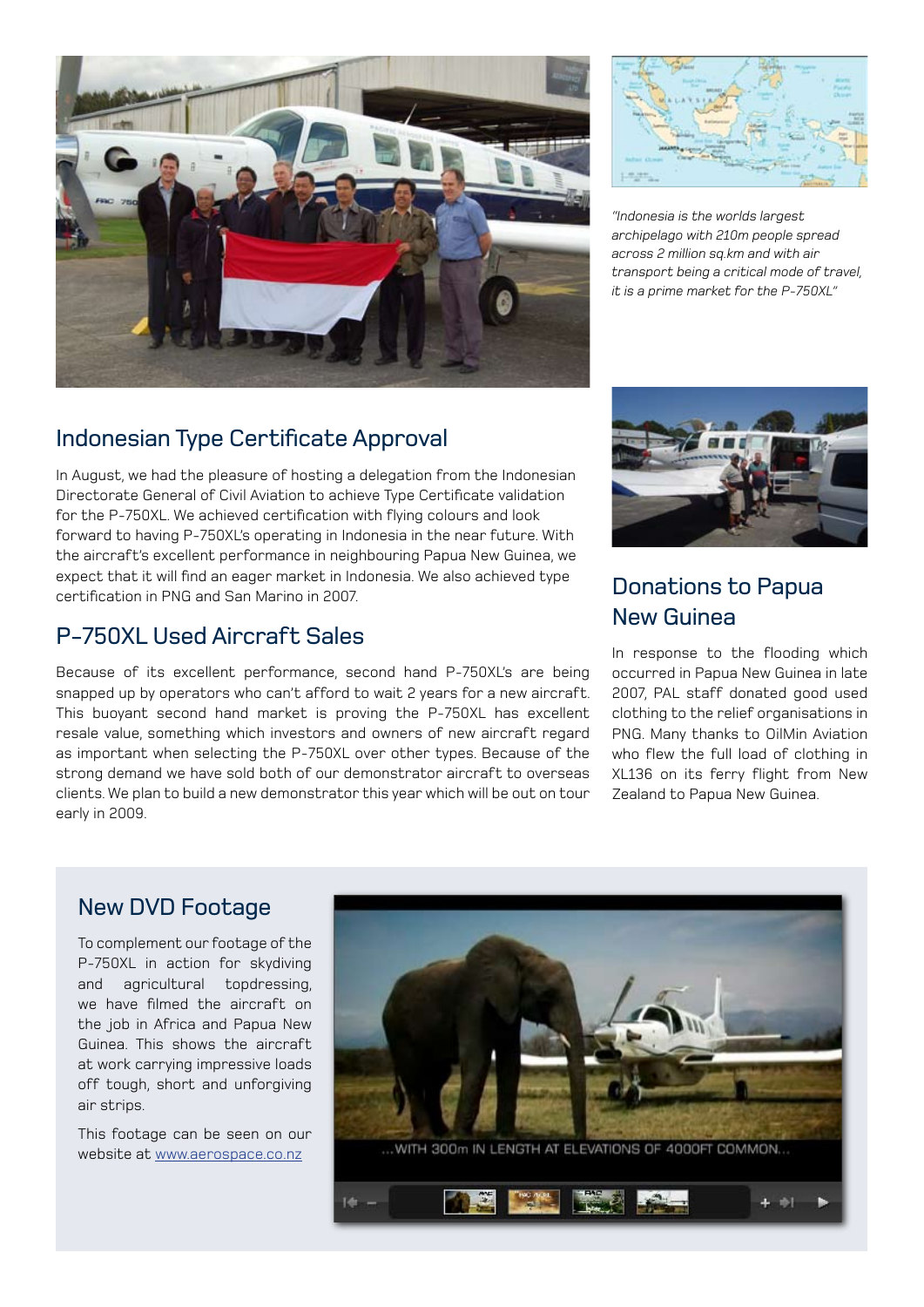# **OUT & ABOUT**

#### Dubai Air Show – November



The P-750XL made its premier at the Dubai Air Show where we set the record for the longest distance travelled by any aircraft on display; an impressive 9000nm from New Zealand to Dubai. There was a significant amount of interest in the aircraft as it was a relative unknown in the area. By viewing the aircraft first-hand people could appreciate what makes this aircraft stand out from the pack, whether it be for utility operations, skydiving or any other task requiring a reliable and efficient aircraft that can take a big load off short strips.

### Australia, Papua New Guinea, New Zealand & UAE

Because the best way to really appreciate what makes the P-750XL so special is to fly in it, we have undertaken tours around Australia and into Papua New Guinea, and then back to New Zealand where it was demonstrated to operators in the South Island and ventured into some dramatically beautiful places such as Queenstown, Milford Sound and the Southern Alps. Our other P-750XL was based in Abu Dhabi where it was demonstrated around the United Arab Emirates, and in February 2008 at the Singapore Air Show, receiving rave reviews.

Adventist Aviation took delivery of XL124 in March 2007 and have been rapt with its performance. Since then, we have delivered three more P-750XL's to Papua New Guinea and it is setting the benchmark for STOL aircraft in that region.



### Singapore, Malaysia & **Thailand**

After the Dubai Airshow, Pacific Aerospace ferried its P-750XL Demonstrator across to Singapore. During the Singapore Air Show, the aircraft had a series of demonstration flights out of nearby Seletar Airport as well as one day where it could be accessed on static display. The following week the aircraft went to do demonstrations on Malaysia and Thailand where it was well received as being an aircraft that could undertake a number of roles in this region where its STOL performance and load carrying capacity would be put to good use.

#### Lloyd Aviation **Distributor** Appointment

In February, Lloyd Aviation Singapore was appointed as the exclusive Distributor for the P-750XL in the Singapore, Malaysia, Indonesia and East Timor region. For any enquiries about the aircraft in this region, please contact Mr Ashley Nicholas on +65 6221 6422, or sales@lloydaviation.com

### Flight Reviews of P-750XL & CT-4F

Recently there have been flight reviews undertaken of two of our aircraft. The P-750XL was reviewed in the March issue of the Australian Flying Magazine, and the CT-4F was reviewed in the Australian Aviation Magazine in June and then the UK's Pilot Magazine in November (Click on the links below to download copies of the reviews).



[Link to CT-4F flight review \(0.5mb\)](http://www.aerospace.co.nz/news.html?id=3475&src=Australian%20Aviation%20CT-4F.pdf&location=cms_resources&mode=showresource)



[Link to P-750XL flight review \(2mb\)](www.aerospace.co.nz/news.html?id=3476&src=P-750XL%20Aust%20Flying%20Mar%2008.pdf&location=cms_resources&mode=showresource)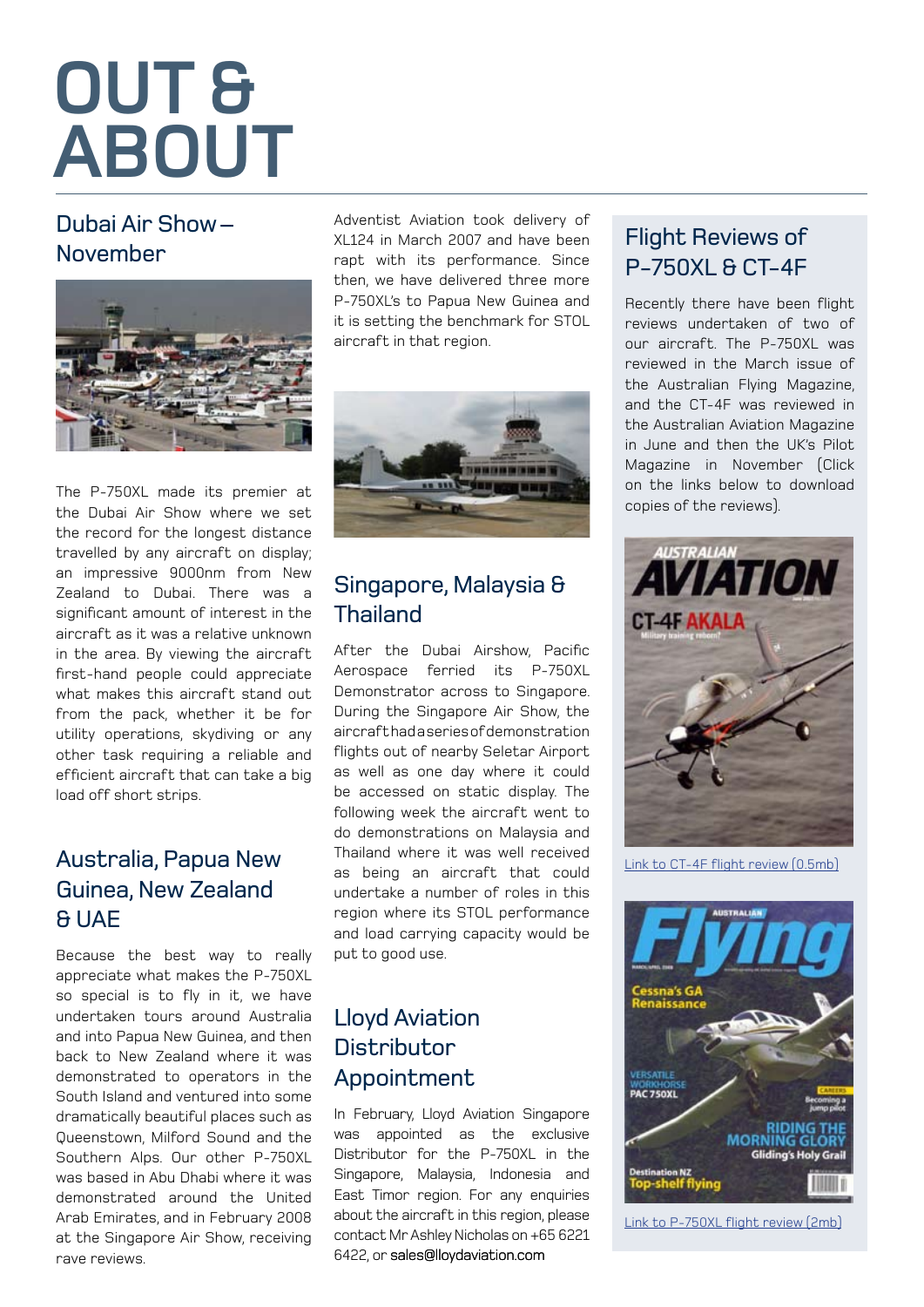# **PRODUCTION UPDATE**

## 600 Aircraft (and counting…)

In July we celebrated the production of our 600th aircraft with the delivery of a P-750XL aircraft to Australian Aerial Survey. This was a significant milestone for the company and makes PAL the most prolific aircraft manufacturer in this part of the world.



#### PACE Programme

With the support of NZT&E we have started the Pacific Aerospace Competitive Edge (PACE) programme. Based on the principles that have been developed and refined over many years from the Toyota Production System, PACE is very much focused on lean manufacturing. The main goal of PACE is to free up manufacturing capacity by removing inefficiencies and waste from the production process – ultimately helping to lift our production rate further.

Starting with the roll out of a comprehensive 5S programme to reorganise our various work areas PACE will be an intensive but rewarding journey over the coming months and years as we strive to become more and more efficient. We have steadily improved our production rate and have been able to employ more staff, up from 107 in January 2007, to 155 now. This year, we have identified a requirement for approximately 15 more people for various roles but mostly directly related to production staff. PAL is currently in the midst of installing a new computer system throughout the company. You may only notice some stationery changes externally, but internally this system will give us greater visibility of the 30,000 lines of stock that we control, and the 850 individual 'jobs' that go into building a P-750XL. The system will be instrumental in allowing us to lift our manufacturing production rate of the aircraft as well as improving on the delivery of aftermarket parts.







*Final assembly hall for the P-750XL XL132 getting ready to roll out Roll out of XL132 ready for first flight*